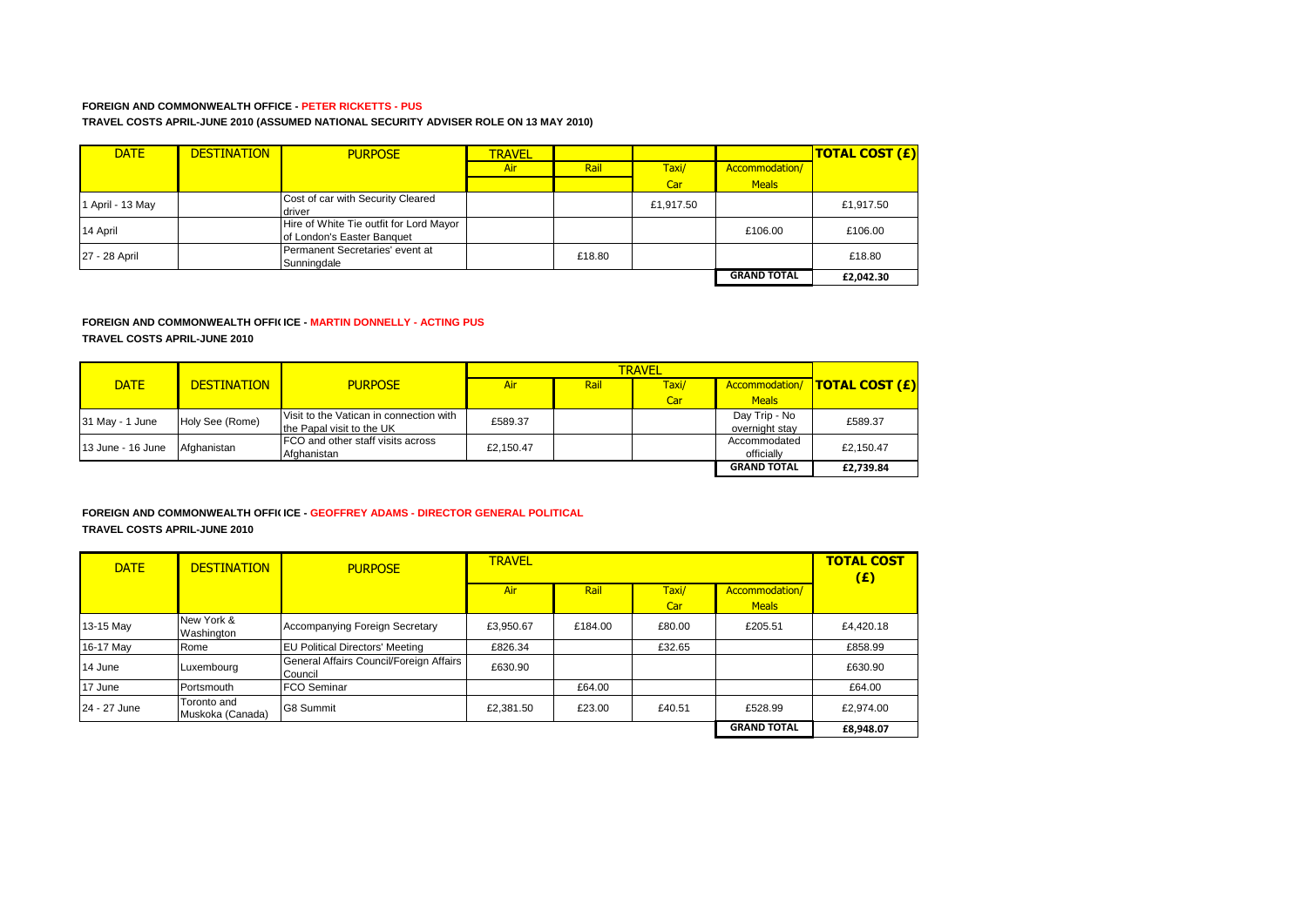### **FOREIGN AND COMMONWEALTH OFFICE - JOHN ASHTON - SPECIAL REPRESENTATIVE FOR CLIMATE CHANGE TRAVEL COSTS APRIL-JUNE 2010**

|               |                    |                             |           |      | <b>TRAVEL</b> |                    |                                |
|---------------|--------------------|-----------------------------|-----------|------|---------------|--------------------|--------------------------------|
| <b>DATE</b>   | <b>DESTINATION</b> | <b>PURPOSE</b>              | Air       | Rail | Taxi/         |                    | Accommodation/  TOTAL COST (£) |
|               |                    |                             |           |      | Car           | <b>Meals</b>       |                                |
| 12 - 16 April | Mexico & San Jose  | <b>Climate Change Talks</b> | £6.345.57 |      | £48.18        | £231.30            | £6.625.05                      |
|               |                    |                             |           |      |               | <b>GRAND TOTAL</b> | £6,625.05                      |

### **FOREIGN AND COMMONWEALTH OFFICE - NICK BAIRD - DIRECTOR GENERAL EUROPE AND GLOBALISATION TRAVEL COSTS APRIL-JUNE 2010**

| <b>DATE</b> | <b>DESTINATION</b> | <b>PURPOSE</b>                                                        | <b>Air</b> | Rail | Taxi/ |                    | Accommodation/   TOTAL COST (£) |
|-------------|--------------------|-----------------------------------------------------------------------|------------|------|-------|--------------------|---------------------------------|
|             |                    |                                                                       |            |      | Car   | <b>Meals</b>       |                                 |
| 14 April    |                    | Hire of White Tie outfit for Lord Mayor<br>of London's Easter Banquet |            |      |       | £73.50             | £73.50                          |
|             |                    |                                                                       |            |      |       | <b>GRAND TOTAL</b> | £73.50                          |

**FOREIGN AND COMMONWEALTH OFFICE - DANIEL BETHLEHEM - LEGAL ADVISER TRAVEL COSTS APRIL-JUNE 2010**

|             |                    |                |     |      | <b>TRAVEL</b> |                    |                                 |
|-------------|--------------------|----------------|-----|------|---------------|--------------------|---------------------------------|
| <b>DATE</b> | <b>DESTINATION</b> | <b>PURPOSE</b> | Air | Rail | Taxi/         |                    | Accommodation/   TOTAL COST (£) |
|             |                    |                |     |      | Car           | <b>Meals</b>       |                                 |
| Nil Return  |                    |                |     |      |               |                    | £0.00                           |
|             |                    |                |     |      |               | <b>GRAND TOTAL</b> | £0.00                           |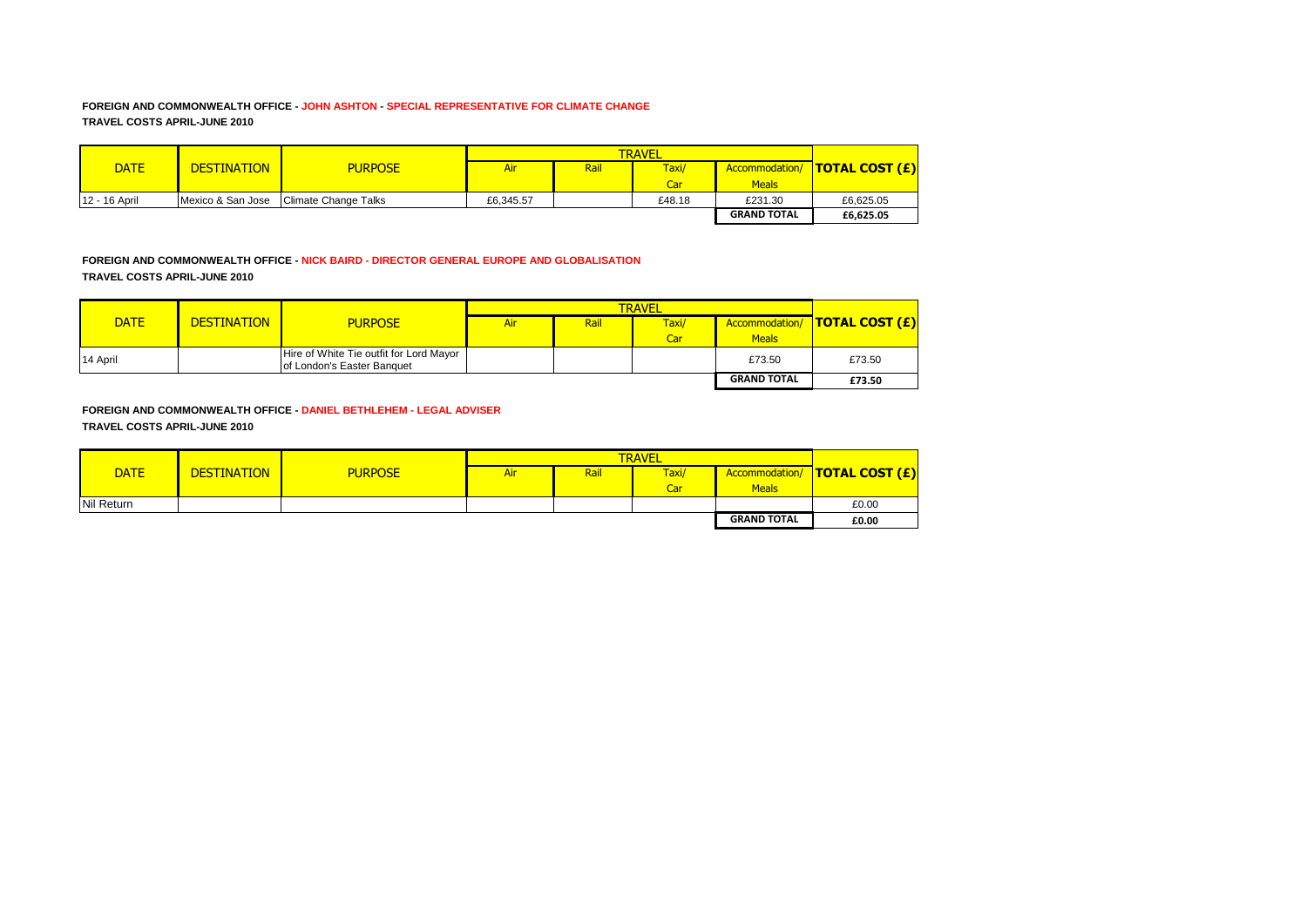## **FOREIGN AND COMMONWEALTH OFFICE - JAMES BEVAN - DIRECTOR GENERAL CHANGE AND DELIVERY TRAVEL COSTS APRIL-JUNE 2010**

|             |                    |                |     | <b>TRAVEL</b> |                  |                    |                                 |  |
|-------------|--------------------|----------------|-----|---------------|------------------|--------------------|---------------------------------|--|
| <b>DATE</b> | <b>DESTINATION</b> | <b>PURPOSE</b> | Air | Rail          | Taxi/            |                    | Accommodation/   TOTAL COST (£) |  |
|             |                    |                |     |               | Car <sup>1</sup> | <b>Meals</b>       |                                 |  |
| Nil Return  |                    |                |     |               |                  |                    | £0.00                           |  |
|             |                    |                |     |               |                  | <b>GRAND TOTAL</b> | £0.00                           |  |

## **FOREIGN AND COMMONWEALTH OFFICE - DAVID CLARY - CHIEF SCIENTIFIC ADVISER TRAVEL COSTS APRIL-JUNE 2010**

| <b>DATE</b>       | <b>DESTINATION</b> | <b>PURPOSE</b> | <b>Air</b> | Rail | Taxi/ |                    | Accommodation/   TOTAL COST (£) |
|-------------------|--------------------|----------------|------------|------|-------|--------------------|---------------------------------|
|                   |                    |                |            |      | Car   | <b>Meals</b>       |                                 |
| <b>Nil Return</b> |                    |                |            |      |       |                    | £0.00                           |
|                   |                    |                |            |      |       | <b>GRAND TOTAL</b> | £0.00                           |

**FOREIGN AND COMMONWEALTH OFFICE - SIR SHERARD COWPER-COLES - SPECIAL REPRESENTATIVE FOR AFGHANISTAN AND PAKISTAN (SRAP) TRAVEL COSTS APRIL-JUNE 2010**

|               |                    |                                                                      |         |         | <b>TRAVEL</b> |                    |                       |
|---------------|--------------------|----------------------------------------------------------------------|---------|---------|---------------|--------------------|-----------------------|
| <b>DATE</b>   | <b>DESTINATION</b> | <b>PURPOSE</b>                                                       | Air     | Rail    | Taxi/         | Accommodation/     | <b>TOTAL COST (£)</b> |
|               |                    |                                                                      |         |         | Car           | <b>Meals</b>       |                       |
| 11 - 13 March | Islamabad          | Official Visit (from Kabul)                                          |         |         | £1,045.87     |                    | £1,045.87             |
| 29 March      | Kabul              | Dinner with Royal Military Police                                    |         |         |               | £84.80             | £84.80                |
| 2 - 6 April   | Dubai              | Official Visit (from Kabul)                                          | £238.30 |         |               | £293.82            | £532.12               |
| 14 April      | Kabul              | Dinner with Deputy UN SRSG                                           |         |         |               | £56.54             | £56.54                |
| 24 April      | London             | Return from temporary duty as<br>Minister to Kabul                   | £145.00 |         |               | £203.93            | £348.93               |
| 30 April      | London             | Lunch for German SRAP + 2 quests                                     |         |         |               | £101.93            | £101.93               |
| 5 May         | London             | Dinner for UK-Afghan academics                                       |         |         |               | £278.01            | £278.01               |
| 10 - 11 May   | Lille              | Official Visit to French Rapid Reaction<br>Corps                     |         | £170.00 |               |                    | £170.00               |
| 18 May        | London             | Taxi home from official dinner with<br>New Zealand High Commissioner |         |         | £18.00        |                    | £18.00                |
| 26 - 27 May   | <b>Berlin</b>      | <b>SRAP Meeting</b>                                                  | £106.38 | £14.50  | £5.00         | £259.04            | £384.92               |
| 4 June        | London             | Taxi from DfID to Cabinet Office after<br>meeting with SoS ran late  |         |         | £6.00         |                    | £6.00                 |
| $4 - 8$ June  | Madrid             | <b>SRAP Conference</b>                                               | £794.77 | £32.00  | £67.92        |                    | £894.69               |
| 9 June        | Oxford             | <b>OCIS Lecture</b>                                                  |         | £20.00  |               | £63.75             | £83.75                |
|               |                    |                                                                      |         |         |               | <b>GRAND TOTAL</b> | £4,005.56             |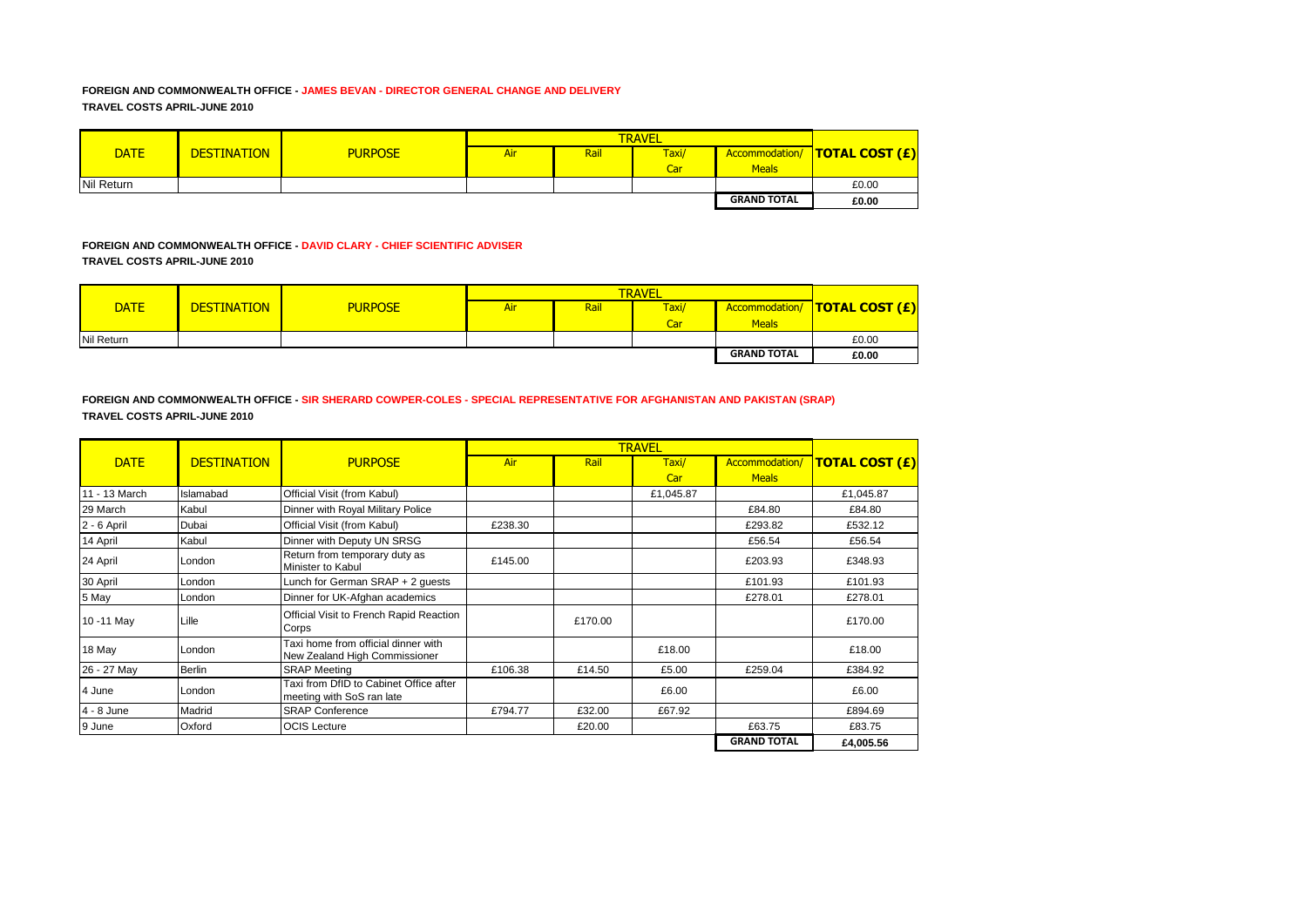### **FOREIGN AND COMMONWEALTH OFFICE - ROBERT HANNIGAN - DIRECTOR GENERAL DEFENCE AND INTELLIGENCE TRAVEL COSTS APRIL- JUNE 2010**

|              |                                 |                         |            | <b>TRAVEL</b> |         |                    |                                 |  |
|--------------|---------------------------------|-------------------------|------------|---------------|---------|--------------------|---------------------------------|--|
| <b>DATE</b>  | <b>DESTINATION</b>              | <b>PURPOSE</b>          | <b>Air</b> | Rail          | Taxi/   | Accommodation/     | $\overline{I}$ TOTAL COST $(E)$ |  |
|              |                                 |                         |            |               | Car     | <b>Meals</b>       |                                 |  |
| 21 May       | London                          | Papal Visit Meeting     |            |               | £43.60  |                    | £43.60                          |  |
| $4 - 7$ June | Singapore                       | Shangri La Dialogue     | £2.976.27  | £18.00        | £10.42  | £36.44             | £3.041.13                       |  |
| 17 June      | Portsmouth                      | <b>Official Seminar</b> |            | £30.80        |         |                    | £30.80                          |  |
| 23 - 28 June | Falklands &<br>Ascension Island | <b>Official Visit</b>   | £4.757.10  | £18.00        | £193.07 |                    | £4.968.17                       |  |
|              |                                 |                         |            |               |         | <b>GRAND TOTAL</b> | £8,083.70                       |  |

# **FOREIGN AND COMMONWEALTH OFFICE - ALISTAIR JOHNSTON - NON EXECUTIVE**

**TRAVEL COSTS APRIL-JUNE 2010**

| <b>DATE</b> | <b>DESTINATION</b>                | <b>PURPOSE</b>                           | Air | Rail | Taxi/  |                    | Accommodation/   TOTAL COST (£) |
|-------------|-----------------------------------|------------------------------------------|-----|------|--------|--------------------|---------------------------------|
|             |                                   |                                          |     |      | Car    | <b>Meals</b>       |                                 |
| 25 May      | King Charles St.                  | Review of Programmes Meeting             |     |      | £23.26 |                    | £23.26                          |
| 25 May      | King Charles St.                  | Board & Ministers Meeting                |     |      | £24.59 |                    | £24.59                          |
| 25 May      | <b>KPMG (Salisbury</b><br>Square) | Return from Board & Ministers<br>Meeting |     |      | £13.30 |                    | £13.30                          |
|             |                                   |                                          |     |      |        | <b>GRAND TOTAL</b> | £61.15                          |

## **FOREIGN AND COMMONWEALTH OFFICE - SUSAN LE JEUNE - DIRECTOR HUMAN RESOURCES TRAVEL COSTS APRIL-JUNE 2010**

|                   |                    |                |     | <b>TRAVEL</b> |       |                    |                         |  |
|-------------------|--------------------|----------------|-----|---------------|-------|--------------------|-------------------------|--|
| <b>DATE</b>       | <b>DESTINATION</b> | <b>PURPOSE</b> | Air | Rai           | Taxi/ | Accommodation/     | <u>  TOTAL COST (£)</u> |  |
|                   |                    |                |     |               | Car   | <b>Meals</b>       |                         |  |
| <b>Nil Return</b> |                    |                |     |               |       |                    | £0.00                   |  |
|                   |                    |                |     |               |       | <b>GRAND TOTAL</b> | £0.00                   |  |

# **FOREIGN AND COMMONWEALTH OFFICE - KEITH LUCK - DIRECTOR GENERAL FINANCE TRAVEL COSTS APRIL-JUNE 2010**

|               |                      |                                                       | <b>TRAVEL</b> |        |       |                    |                                      |
|---------------|----------------------|-------------------------------------------------------|---------------|--------|-------|--------------------|--------------------------------------|
| <b>DATE</b>   | <b>DESTINATION</b>   | <b>PURPOSE</b>                                        | Air           | Rail   | Taxi/ |                    | Accommodation/ <b>TOTAL COST (£)</b> |
|               |                      |                                                       |               |        | Car   | <b>Meals</b>       |                                      |
| 13 - 16 April | Cambridge            | Sustainability Seminar (on behalf of<br>the PUS)      |               | £33.00 |       |                    | £33.00                               |
| 19 May        | <b>Milton Keynes</b> | Monthly visit to Hanslope Park and<br>Northgate House |               | £43.60 |       |                    | £43.60                               |
| 23 June       | <b>Milton Keynes</b> | Monthly visit to Hanslope Park and<br>Northgate House |               | £43.60 |       |                    | £43.60                               |
|               |                      |                                                       |               |        |       | <b>GRAND TOTAL</b> | £120.20                              |